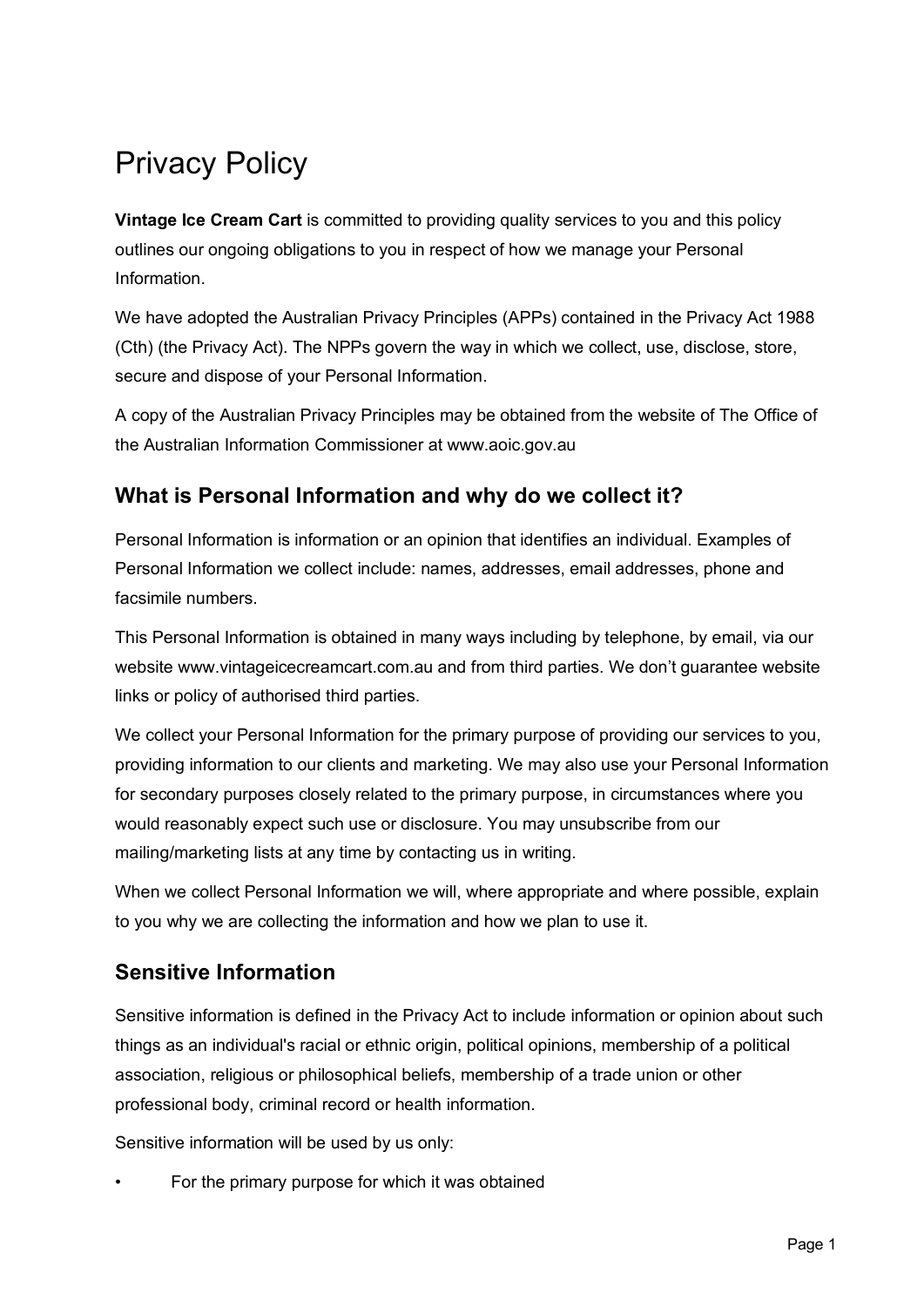- For a secondary purpose that is directly related to the primary purpose
- With your consent; or where required or authorised by law.

#### **Third Parties**

Where reasonable and practicable to do so, we will collect your Personal Information only from you. However, in some circumstances we may be provided with information by third parties. In such a case we will take reasonable steps to ensure that you are made aware of the information provided to us by the third party.

### **Disclosure of Personal Information**

Your Personal Information may be disclosed in a number of circumstances including the following:

- Third parties where you consent to the use or disclosure; and
- Where required or authorised by law.

### **Security of Personal Information**

Your Personal Information is stored in a manner that reasonably protects it from misuse and loss and from unauthorized access, modification or disclosure.

When your Personal Information is no longer needed for the purpose for which it was obtained, we will take reasonable steps to destroy or permanently de-identify your Personal Information. However, most of the Personal Information is or will be stored in client files which will be kept by us for a minimum of 7 years.

### **Access to your Personal Information**

You may access the Personal Information we hold about you and to update and/or correct it, subject to certain exceptions. If you wish to access your Personal Information, please contact us in writing.

**Vintage Ice Cream Cart** will not charge any fee for your access request, but may charge an administrative fee for providing a copy of your Personal Information.

In order to protect your Personal Information we may require identification from you before releasing the requested information.